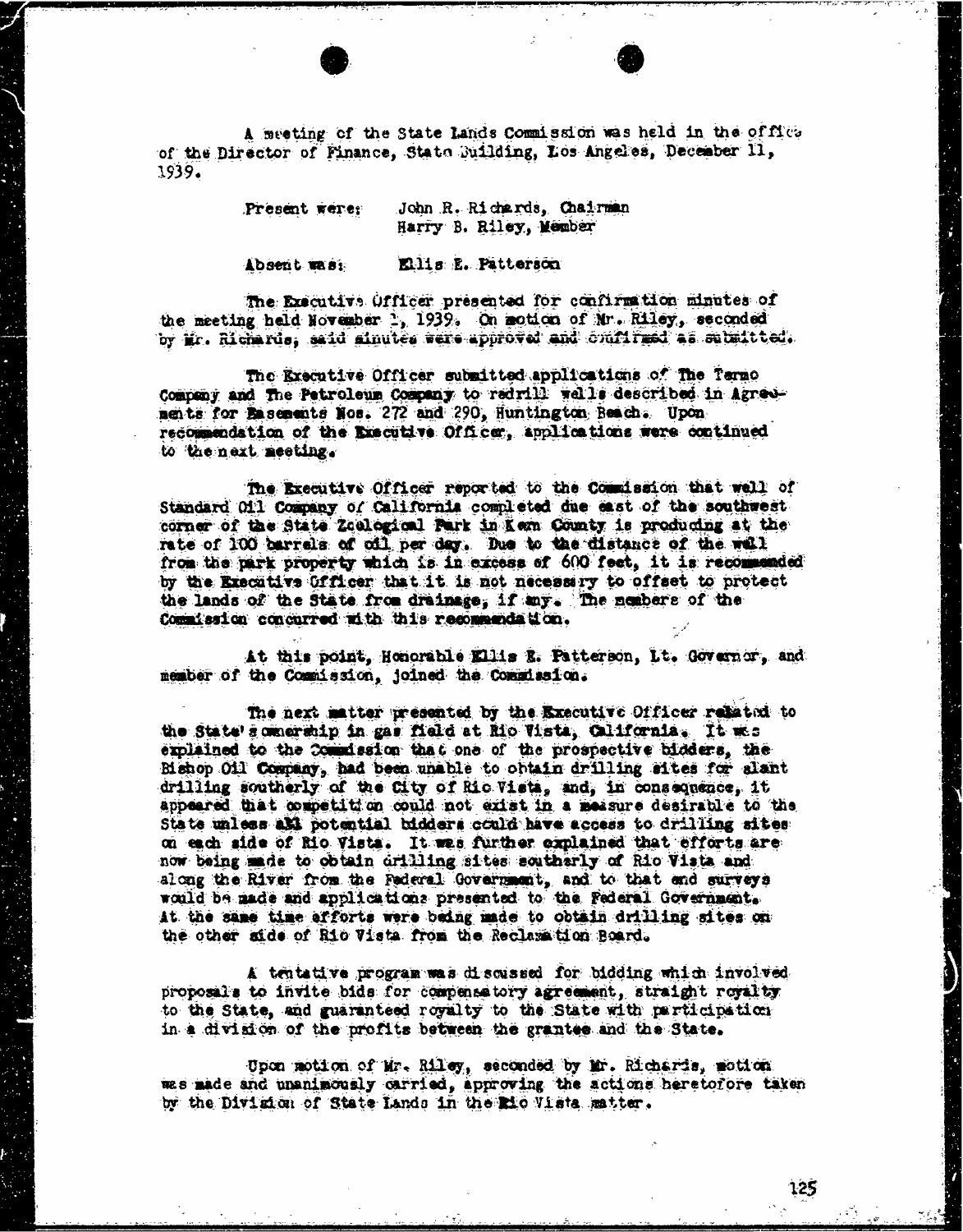A report was made to the Commission by the Enginee of the Division and the Executive Officer, of an agreement reached between the State and representatives of the Estate of Will Rogers, deceased, in relation to establishment of line of ordinary high water mark, at and in the vicinity of Lighthouse Cafe, Santa Monica, California. The procedure for the agreement so reached involved presentation of engineering data and other information by both sides to Ches. T. Leeds, Consulting Seacoast Engineer of the State. The Executive Officer recommended that the data now be referred to the Attorney General. with request upon behalf of the Commission that he institute a suit against the Estate of Will Rogers, deceased, and other proper parties, to quiet title of the State a's determined by this location of ordinary high water mark. Upon motion of Mr. Patterson, seconded by Mr. Filey, and unanimously carried, that steps heretofore taken by the Division of Lands were approved and confirmed, and the Executive Officer was directed to institute of cause the institution of a suit to quiet. title to lands claimed by the State at at in the vicinity of Lighthouse cafe, Santa Monica, California.

. . .

" The Executive Officer reported that the County of San wais Obispo, acting through the Board of Supervisors, has no objection to the issuance of casements to John F. Meyer and Pacific Railway Company and construction of wharves, piers or other seacoast structures by such applicants in accordance with applications heretofore inter by them with the State Lands Commission. . On motion of Mr. Riley, seconded by Mr. Patterson, and unanimously carried, resolution was adopted authorizing and directing the Executive Officer, to give consent of the State Lands Commission to the Director of finance to execute maid easements under the provisions of Section 675 of the Political Code for tenas of 12 years at annual rentals of \$146.00.

"The Executive Officer presented a letter from the Long Bay Corporation, in which that corporation took exception to the amount of rental or consideration proposed to be assessed against it for occupancy of certain tidelands and submerged lands at Point Mugu, Ventura County, California. After discussion of the objections of the applicant, the Commission directed the Executive Officer to advise the applicant the rental or consideration appeared reasonable to the Commission and the use to which premises would be put by the applicant or income to the applicant could not figure as a decisive factor in determination of the rental or consideration.

A report was made to the Comission by the Executive officer of the use along the Estuary at Oakland of certain premises claimed by the State by the Southem Pacific Company of Southern Pacific Golden Gate Ferries and Hogan Lumber Company. The Executive Officer gave the Commission a brief outline of the legislative history of attempts of both the City of Oakland and the named corporations to obtain jurisdiction of these properties, and that the corporations have been and are now occupying these properties without the payment of rental or any other consideration to the State. The Executive Officer recommended that an appraisement be sought from the Oakland Real Estate Board of the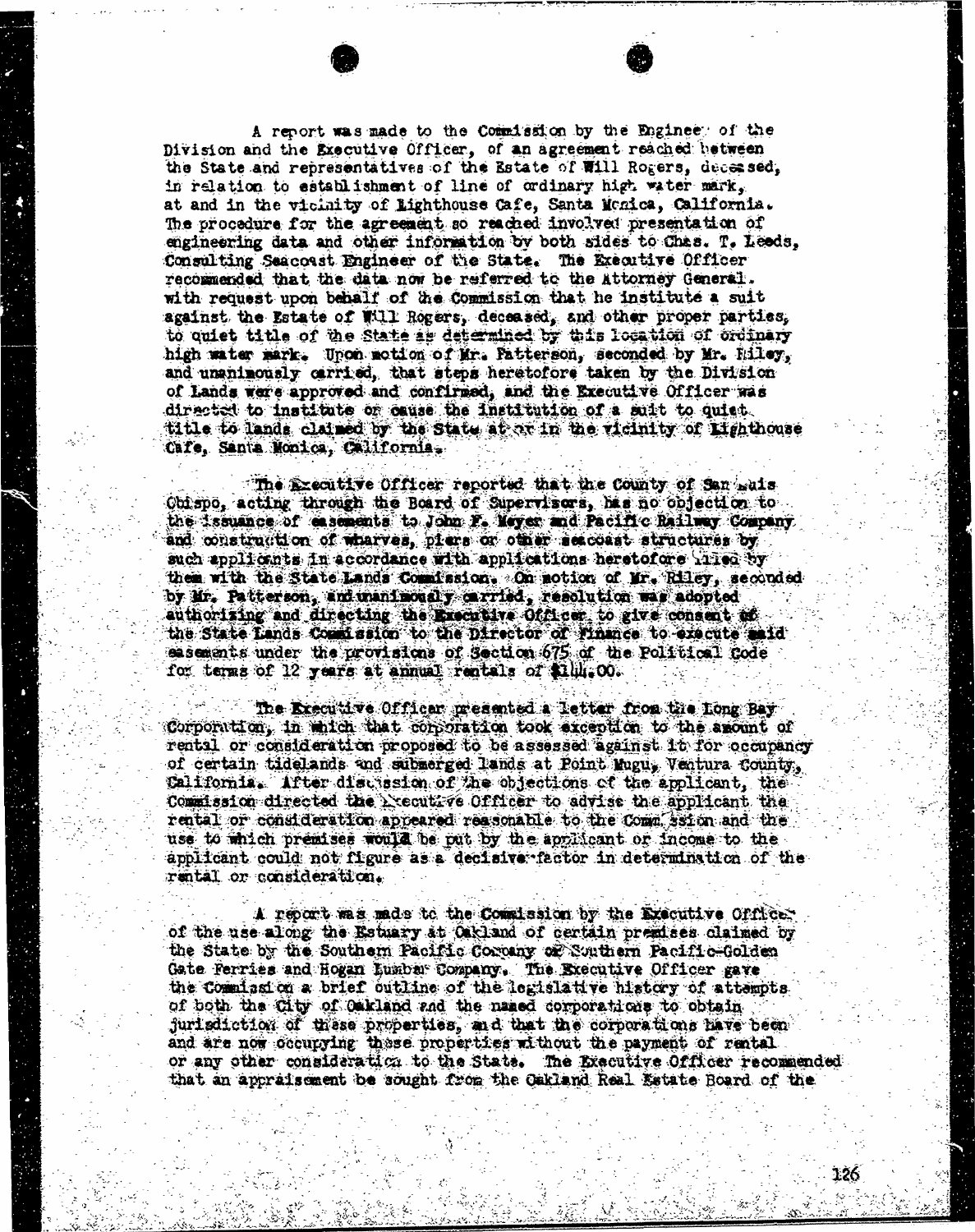values of these properties, and, after consideration by the Commission, that steps be taker. to obtain a return upon the properties for the State, Mr. Riley suggested that the Controller's Inheritance Tax Appraiser in the area be consulted independently as to the probable values of the properties. Upon motion of Mr. Patterson, seconded by Mr. Riley, and unanimously carried, resolution was adopted directing the Executive Officer to obtain a survey of these properties and obtain appraisements of these properties by Oakland Real Estate Board, and also obtain an independent appraisement by the Inheritance Tax Appraisers of the State Controller's Office resident in that area.

The Executive Officer handed an inquiry to the Commission from A. O. Kelly, a constituent of Senator Ed Fletcher of San Diego County; to ascertain whether the Commission would consider an application for the privilege of constructing an artificial reef adjacent to a State park in San Diego County: After some discussion, Mr. Patterson made a motion, seconded by Mr. Riley, and unanimously carried, that the Executive Officer be instructed to advise A. 0. Kelly that the proposal does not appear to be in the interests of the state, and the reef, if constructed, could constitute an impediment to navigation as well as the normal use of the ocean in that locality.

A report was made by the Executive officer of the progress made by the Attorney General in litigation instituted by the State of california #gainst the City of Los Angeles through the Department of Water and Power. At the instance of the Executive Officer, Mr. Richards stated that he would be agreeable to attending a conference at a later time with representatives of the Department of Water and Power.

The commission heard from Digene Overton, Esq., and N. B. Pallette, in support of claims filed by Messrs. Overton, Lyman and Plumb, upon behalf of Hammill Ofl Corporation, Vicaroo Oil Corporation and Richrow Oil Corporation, for refunds on account of overpayments made by such daimants to the State. The said claims had received the approval of the Board of Control and both houses of the Legislature but were deleted from the general claims bill by the Governor. At Mr. Patterson's instance, the Chairman of the State Lands Commission was recasted to ascertain from the Governor his reason for deleting the claims, and to report back to the Commission at the next meeting.

Upon motion of Mr. Riley, seconded by Mr. Patterson, by resolutions adopted by unanimous vote, the Executive Officer was authorized and directed to perform the acta, and his acts were approved and confirmed as follows:

1. Obtain an appraisement of that school lands in San Luis Obispo County described as Lots 1, 2 and 3 and the SNA of NEA of Section 36, T. 29 S., R. 13 E., M. D. M., now being occupied by J. H. Jackson, and to refund to Ernest Vollmer the sum of \$151.00 tendered by him as a first annual rental for the herein described real property.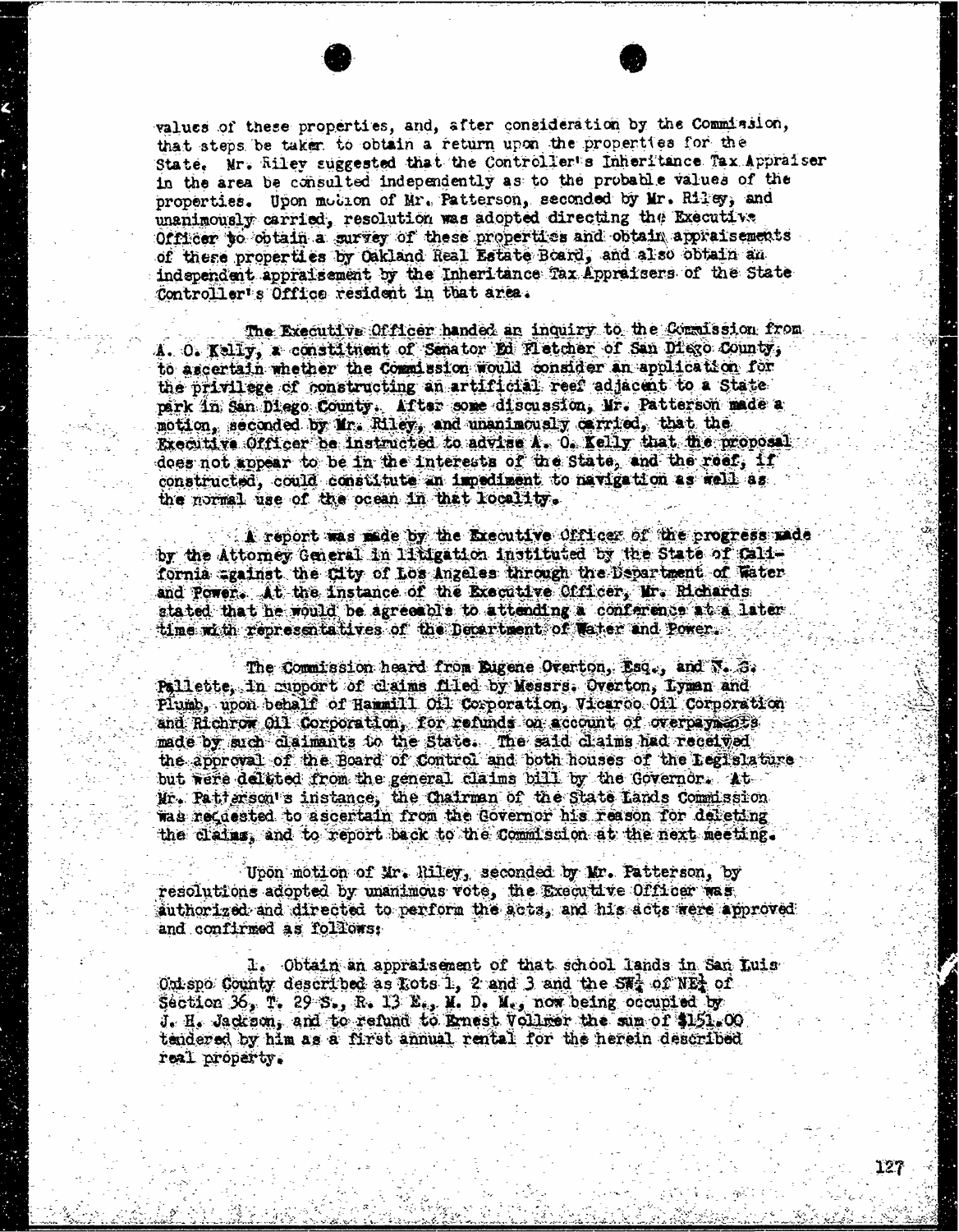2. Issuance under Chapter 352, Statutes of 1909, of six<br>rights-of-ways to City of Los Angeles, more particularly described as follows to wit:

That certain piece and parcel of land in the County of San Bernardino, State of California, more particularly described and bounded as follows:

All that portion of Section 36, T. 12 N., R. 4 E., S. B. B.  $\boldsymbol{\xi}$  M., lying within the boundaries of a strip of land 257 feet in width, the southeasterly boundary line of said strip being the northwesterly boundary line of that cartain 450 foot strip of land described in permit issued by the State of California to The City of Los Angeles, and recorded in Book 108, Page 194 of Official Records of San Bernardino County .

mose certain pieces and parcels of land in the County of San Bernardino, State of California, more particularly described and bounded as follows:

All that portion of the  $\mathbf{W}$  of Section 16, T. 12 N., R. 5 K., S.  $\mathbf{F}$ .  $\mathbf{F}$ .  $\mathbf{F}$ .  $\mathbf{F}$ .  $\mathbf{F}$ .  $\mathbf{F}$ .  $\mathbf{F}$ .  $\mathbf{F}$ .  $\mathbf{F}$ .  $\mathbf{F}$ .  $\mathbf{F}$ .  $\mathbf{F}$ .  $\mathbf{F}$ .  $\mathbf{F}$ .  $\mathbf{F}$ . land  $265$  feet in with, the southeasterly coundary line of said strip being the northwesterly boundary line of that certain 450 foot strip of land described in permit issued by the State of California to The City of Los Ange es, and recorded in Book 1087, Page 81 of official Records of San Bernardino County.

That certain piece and parcel of land in the County of San Bernardino, State of California, more particularly described, and bounded as follows;

All that portion of the  $N_2$  of Section 36, T. 14  $N_2$ , R. 6 K., S. B. B. & M., lying within the boundaries of a strip of land 770 feet in width, the side lines of said strip of land being parallel with and distant, respectively, 90.5 feet southeasterly of, and 677.5 feet northwesterly of, a center line described as follows, to wit

Beginning at a point in the west line of Section 35, mid Township and Range, distant thereon North 1<sup>0</sup> 38<sup>1</sup> 02<sup>\*</sup> East  $2546.90$  feet from a  $20 \times 2^4$  stare and a mound of earth set to mark the southwest corner of said Section 35; thence from said point of beginning North.  $71^\circ$  241 05" Exst 7788.67 feet; thence West  $520$  491 15" Best 4014.61 feet to a point in the east line of Section 25, said Township and Range distant thereon North 00 05' 09" East 2219.49 feet from a Juniper stake in a mound of rocks set to mark the southmist comer of said Section 25.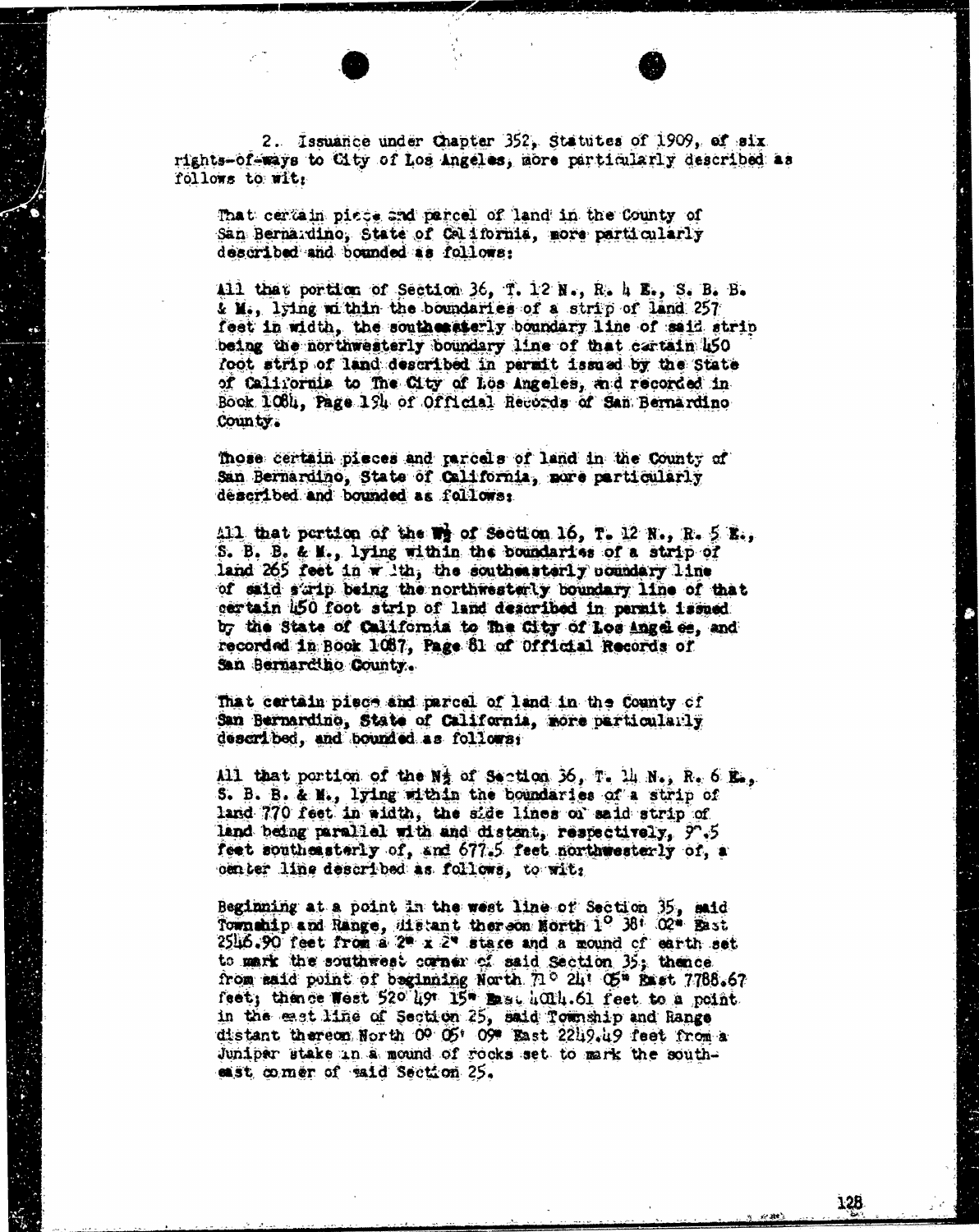That certain piece and parcel of land in the County of San Bernardino, State of California, more particularly described and bounded as follows:

All that portion of the  $W_2$  of the NWA of Section 16, Township 14 North, Range 7 East, S. B. B. & M., lying northwesterly of that certain 50 foot strip of land, described in permit sadid by the State of California to the City of Los Angeles, and recorded in Book 1087, Page 83 of Official Records of San Bernardino County.

That certain idece and parcel of land in the county of San Bernardino, State of California, more particularly described and bounded as followsr

All that portion of the NT<sub>2</sub> of Section 36, Township 15 North, Range 7 Est, S. B. B. & M.; lying within the boundaries of a strip of land 265 feet in width, the southeasterly boundary line of said strip being the northwesterly boundary line of that certain 485 foot strip of land described in permit issued by the State of california to the City of Los Angeles, and recorded in Book 1080, Page 351 of Official Records of San Bernardino County.

That certain piece and parcel of land in the County of San Bernardino, State of California, more particularly described and bounded as follows.

All that portion of Section 16, Township 17 North, Range All Bast, S. R. B. & M., lying within the boundaries of a strip of land 325 feet in width, the northwesterly boundary line of said strip being the south es starly boundary line of that certain 450 foot strip of land described in parait. issued by the State of california to the City of Los Angeles," and recorded in Book 1081, Page 193 of Official Records of San Bernardino County; the southeasterly boundary line of said 325 foot strip to be prolonged so as to terminate in the west boundary line of said Section 10.

3. Issuance of an casement to the City of Los Angeles through the Department of Water and Power over the Is of SEX of Section 16,<br>T. S.N., R. 1 W., S. B. M., nore particularly described in application, of City of Los ingeles now on file with the Divid on of State Lands, for the sum of \$50.00.

4. Issuence of refund Certificate No. 279 to State Controller authorizing payment to Maude E. Molby of the mim of \$200 on account of failure of her Application No. 10252, Los Angeles Land District, to receive approval of Federal Government for lieu lands.

129